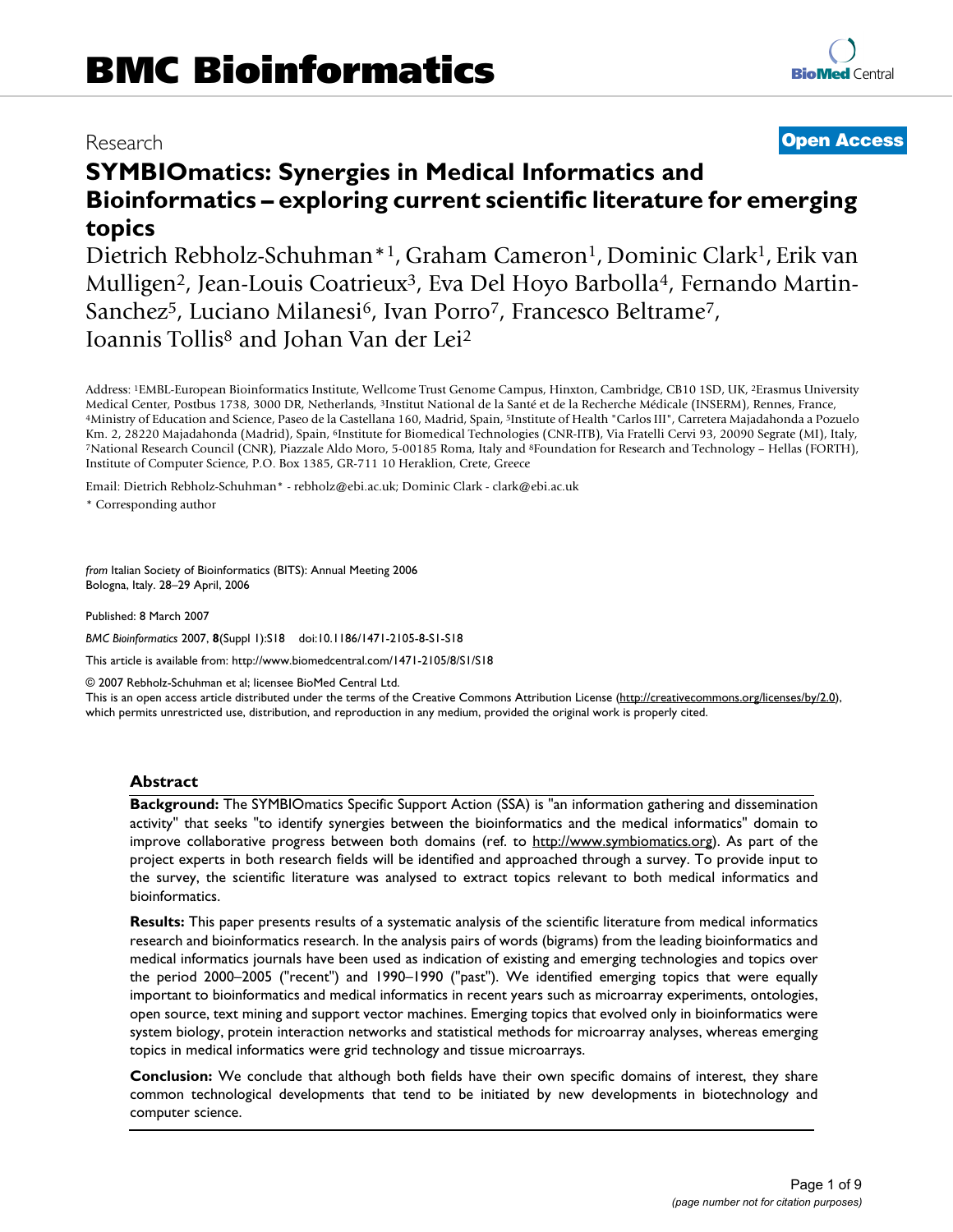# **Background**

The SYMBIOmatics Specific Support Action (SSA) is a European funded project. The main goal is to identify synergies between the bioinformatics (BI) and medical informatics (MI) research domains. In addition to experts that are approached through a survey, input will also be gathered from the analysis of scientific literature. In this paper, we focus on the analysis of scientific literature.

Bioinformatics (BI) and medical informatics (MI) are two research fields that have become mature in the past 20 years. They serve the needs of different but related research communities: BI provides solutions to scientists doing biological research whereas MI fulfils the demands from clinical personnel, for practitioners and scientists in medical research [1,2]. Although biological research may be part of a medical research project, it is often unclear how BI and MI research are coupled together [3]. Both research domains profit from progress in new IT developments and computer science as well as related scientific fields (e.g. physics, mathematics, etc.). However, the degree of exchange of new developments between the BI and the MI research domain has not been analysed [4].

Some indications of cross-fertilisation between the BI and the MI domain have been reported [5]. Both domains share a common IT infrastructure (e.g. electronic databases and terminologies), and scientists in both domains adopt solutions from the other domain if they work in an interdisciplinary environment (e.g. biological research done in a clinical environment) [6]. Last but not least, both domains share the common goal to provide new ITbased solutions to biomedical research and contribute to the treatment and cure of diseases. As a result synergies between MI and BI research can be expected as they contribute to medical or biological research that aims at a better understanding of the molecular basis of diseases, i.e. the genetic predisposition for a disease [7].

Although BI and MI contribute to biomedical research and share information technology, the extent to which researchers in the BI domain contribute to ongoing work in MI research and vice versa has not yet been analysed. Some researchers will be active in both fields, i.e. they collaborate with researchers from the BI and the MI domain and publish in journals reporting on MI research as well as in journals for BI research. A different indicator of crossfertilization between both domains is the uptake of new technologies from the other domain, e.g. postprocessing of data from microarray experiments and the use of controlled vocabularies such as UMLS and gene ontology. Although it can be expected that BI and MI researchers benefit from common research, development and collaborations, it is yet unclear to which extent researchers are active in both fields and how current and future collaborations can lead to benefits for both sides. Therefore we analyzed a large set of publications from BI and MI research to identify topics that are relevant to both research domains.

The scientific literature forms the repository of research accomplished in the past. Medline provided by the National Library of Medicine (NLM, Bethesda, MD, U.S.A) is the most comprehensive set of documents of biomedical research covering BI and MI research as well. Each Medline abstract contains in a condensed form details on technologies applied and results obtained. As part of the SYMBIOmatics project abstracts from BI and MI journals were processed to extract topics that are shared between the BI and MI domain and thus have the potential for synergies for both.

In recent years Medline abstracts have been used to extract facts such as protein-protein interactions, functional annotations of proteins, pathway information, point mutations, gene-disease associations and other protein or gene related information [8-11]. All approaches rely on existing terminological resources to extract facts from the literature that are linked to the known terms. It is obvious that there is no terminological resource representing all BI and MI topics. By contrast every new scientific publication could contain a new topic depending on the potential of the solution presented in the document. Others have proposed to extract paradigm shift patterns from the text, but rely on known syntactical patterns for the representation of such facts [12]. Such patterns are not available for new emerging technologies or for common topics between the BI and the MI domain. The identification of microparadigms, i.e. chains of collective reasoning, and discourse structure in the documents is as well not suitable, since new emerging technologies are not part of a discourse structure [13,11]. As a result we chose to analyze the distribution of bigrams from the literature to find evidence for new emerging technologies in the literature.

The rest of the document is organized as follows. The "Result" section reports on identified and shared topics between both domains and in the "Discussion" section we interpret the findings and discuss shortcomings of our approach. In the "Method" section we describe the generation of the corpus and the extraction of bigrams.

## **Results**

The BI journal corpus contains 8,696 documents and the MI journal corpus 6,309 documents (table 1). The BI query corpus consists of 142,656 documents in comparison to 49,119 documents in the MI query corpus; 689 documents were in both corpora (not shown). Comparing statistical parameters describing the BI journal corpus and the MI journal, we find that the size of both corpora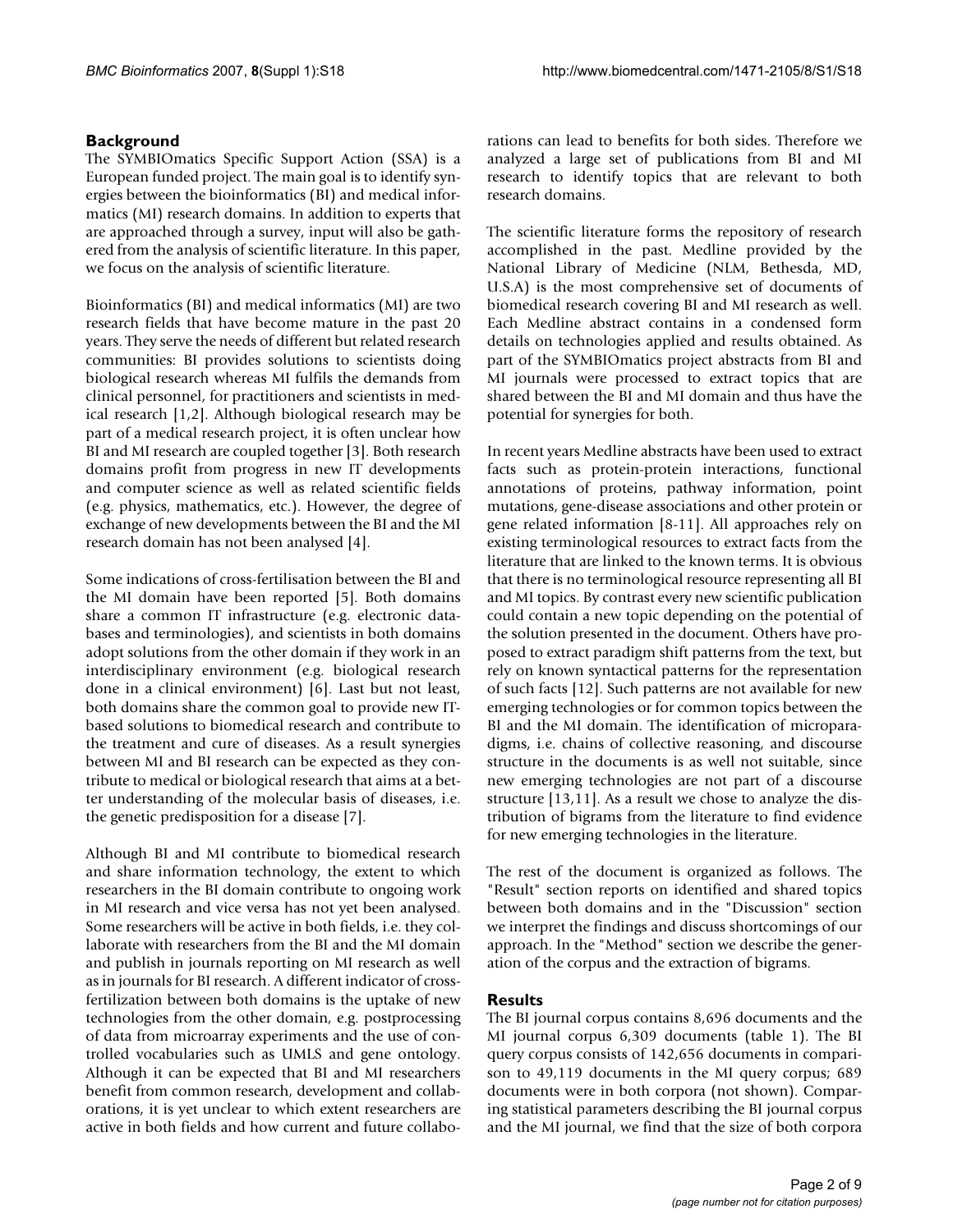|                   | $2000 - 2005$ |                |                    |                                | 1990 - 1999 |                |                    |
|-------------------|---------------|----------------|--------------------|--------------------------------|-------------|----------------|--------------------|
|                   | documents     | bigrams<br>all | bigrams<br>Df > 20 | bigrams<br>Df > 20<br>emerging | documents   | bigrams<br>all | bigrams<br>Df > 20 |
| BI journal corpus | 5.968         | 12.992         | 701                | 172                            | 2.728       | 10,777         | <b>119</b>         |
| BI query corpus   | 90,082        | 50,248         | 15,406             | 4,666                          | 52,574      | 33,438         | 8,862              |
| MI journal corpus | 3,330         | 8,604          | 257                | 15                             | 2.979       | 8,569          | 186                |
| MI query corpus   | 21,609        | 34,432         | 2,284              | 60                             | 27,510      | 44,043         | 2,463              |

**Table 1: Number of bigrams in the BI and MI corpora.**

4 different sets of Medline abstracts were analyzed (ref. to text). All documents were categorized as recent documents (2000 – 2005) and past documents (1990 – 1999). From all documents bigrams were extracted from noun phrases (for details see text). The analysis was restricted to bigrams with document frequency of at least 20. In the set of recent documents we identified those bigrams that were not mentioned before 2000 ("emerging"). The BI journal corpus and the MI journal corpus are similar in terms of the document members and contained bigrams.

and the distribution of bigrams extracted from both corpora are similar (table 1).

Analyzing the overlap between the BI query corpus and the two journal corpora shows that 44% of the BI journal corpus is contained in the BI query corpus whereas only 3% of the MI journal corpus overlaps with the BI journal corpus (table 2). 62% of the MI journal corpus overlaps with the MI query corpus, but only 8% of the BI journal corpus. The MI journal corpus seems to be more homogeneous than the BI journal corpus and better represented in the MI query corpus in comparison to the two corpora for the BI domain.

We extracted the publication date of the documents from the BI journal corpus and the MI journal corpus and calculated the distribution over time (figure 1). We observe a strong increase in publications in the BI field over the past 5 years, whereas the main growth in publications in the MI field took place during 1990 and 2000. In the case of the BI journal corpus the most frequent bigrams over the past 15 years are "gene expression" ( $Df = 711$ ), "amino acid" (Df = 490) and "protein sequence" (Df = 438; table 3). In the same way the selection of the most frequent bigrams from the MI journal corpus ("information system",  $Df = 899$ ; "health care",  $Df = 881$ ; and "decision support",  $Df = 536$ ; table 4) has again the same distribution as known across the whole document set. We conclude that researchers working on the most relevant topics to the MI and the BI domain generate a continuous stream of publications for every journal and conference of the domain.

For the identification of new technologies and topics we identified those bigrams that have been mentioned during the period 2000–2005 but at a low frequency before (called "emerging bigrams"). From all emerging bigrams we selected the15 bigrams with the highest document frequency and compared them to bigrams that had the highest document frequency amongst recent and past documents. In the BI journal corpus, most frequent emerging bigrams were "microarray datum" (emerged 2000, Df = 268), "microarray experiment" (2000, Df = 184) and "microarray data"  $(2000, DF = 169)$ . The first bigram is already amongst the highest ranking bigrams during 2000–2005 (position 12) and is more frequent than bigrams having the ranks 8–10 for the bigrams from the past 15 years. The importance of microarray experiments for the BI domain is reflected in the high frequency of publications attached to this emerging technology and in addition by other bigrams in the list of the top 15 (e.g. "expression profile", "cdna microarray", "microarray technology" and "microarray gene"). Other topics that had a strong representation in recent documents are "gene

#### **Table 2: Overlap between the query and the journal corpora.**

|                              | BiQueryCorpus (142,656 docs) | MiQueryCorpus (49,119 docs) |
|------------------------------|------------------------------|-----------------------------|
| BijournalCorpus (8,696 docs) | 3,837                        | 73 I                        |
| MilournalCorpus (6,309 docs) | 215                          | 3.925                       |

The table displays the number of Medline abstracts contained in four corpora extracted from Medline (ref. to text). As expected there is a strong overlap between the BI journal corpus and BI query corpus and between the MI journal corpus and MI query corpus. The intersection between BI journal corpus and MI query corpus is small as well as the intersection between MI journal corpus and BI query corpus. This shows that the selection of the corpora based on the journal titles already leads to a selection of documents that represent information for the BI domain which is different from the MI domain. In the case of the BI journal corpus less than half of the documents are contained in the BI query corpus. This finding indicates that the query terms for the BI query corpus might be still too restrictive to cover the whole BI domain knowledge.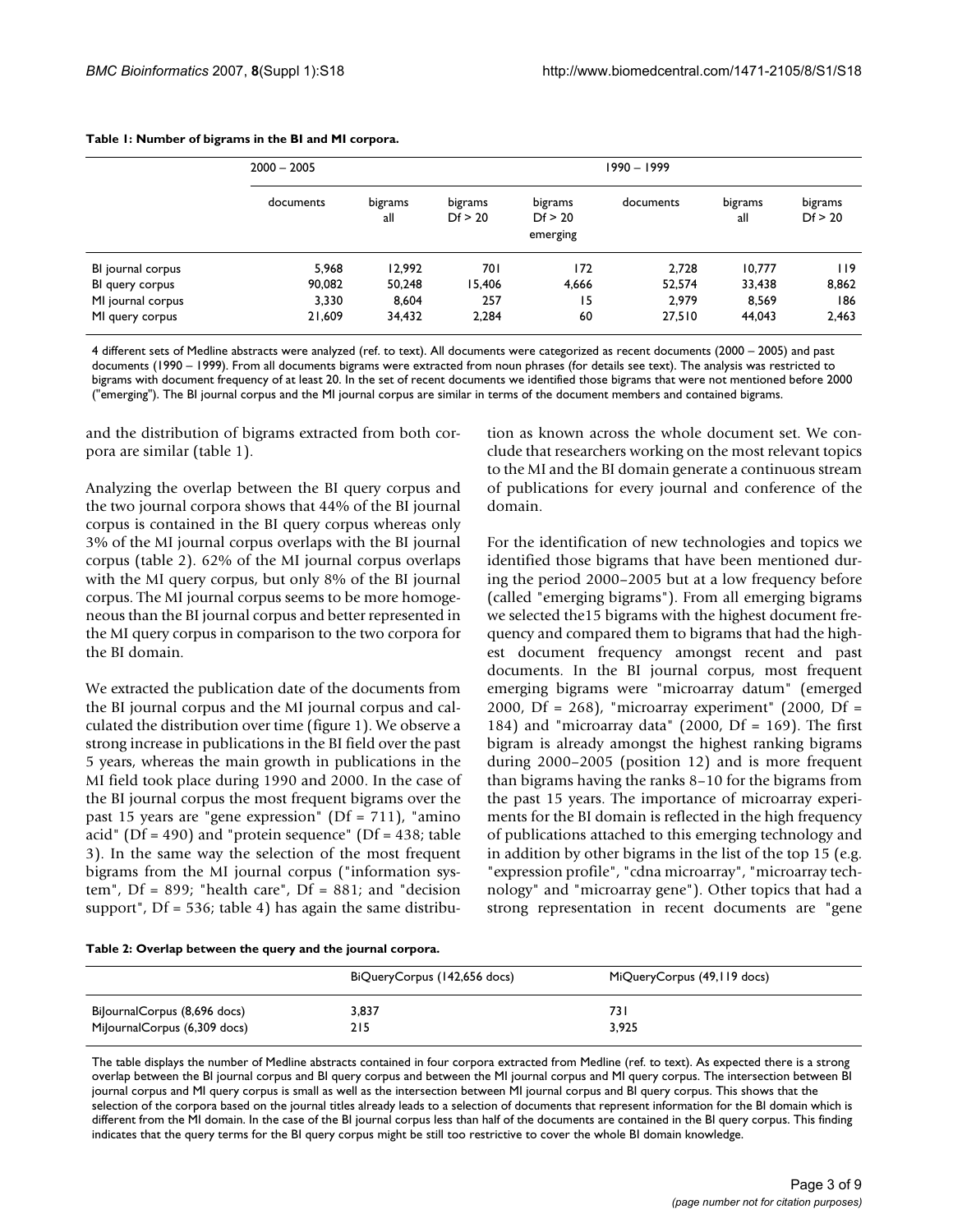|                           | Df  | Rank<br>emerging | Rank<br>2000-2005 | Rank<br>1990-1999 |                         | Doc. Freq. | Rank<br>emerging | Rank<br>2000-2005 | Rank<br>1990-1999 |
|---------------------------|-----|------------------|-------------------|-------------------|-------------------------|------------|------------------|-------------------|-------------------|
| gene expression           | 711 |                  |                   |                   | microarray experiment   | 184        | $\overline{2}$   | 22                |                   |
| amino acid                | 490 |                  |                   |                   | not only                | 8          |                  | 23                | 15                |
| protein sequence          | 438 |                  |                   | $\overline{2}$    | microarray data         | 169        | 3                | 25                |                   |
| expression datum          | 339 |                  |                   |                   | expression profile      | 168        | 4                | 26                |                   |
| sequence alignment        | 321 |                  |                   |                   | gene ontology           | 135        |                  | 37                |                   |
| supplementary information | 321 |                  | 6                 |                   | support vector          | 133        | 6                | 38                |                   |
| sequence alignment        | 321 |                  |                   |                   | vector machine          | 130        |                  | 41                |                   |
| dna sequence              | 313 |                  |                   |                   | protein interaction     | 99         | 8                | 62                |                   |
| protein structure         | 313 |                  | 8                 | 5                 | whole genome            | 80         | 9                | 74                |                   |
| freely available          | 306 |                  | 9                 |                   | nucleotide polymorphism | 76         | $\overline{10}$  | 80                |                   |
| binding site              | 295 |                  | 10                | 6                 | cdna microarray         | 73         | $\mathbf{H}$     | 83                |                   |
| large number              | 288 |                  | п                 |                   | microarray technology   | 73         | 12               | 84                |                   |
| microarray datum          | 268 |                  | 12                |                   | microarray gene         | 66         | 13               | 85                |                   |
| neural network            | 250 |                  | 3                 | 8                 | data mining             | 60         | 4                | 87                |                   |
| secondary structure       | 246 |                  | 4                 | 9                 | interaction network     | 60         | 15               | 88                |                   |
| new method                | 244 |                  | 15                | 10                |                         |            |                  |                   |                   |
| data set                  | 236 |                  | 16                | П                 |                         |            |                  |                   |                   |
| datum set                 | 224 |                  | 17                | 12                |                         |            |                  |                   |                   |
| source code               | 208 |                  | 18                | 13                |                         |            |                  |                   |                   |
| markov model              | 187 |                  | 21                | 4                 |                         |            |                  |                   |                   |

**Table 3: Emerging bigrams in the BI journal corpus.**

The table shows bigrams extracted from the BI journal corpus (col. 1) together with their document frequency (col. 2) and their ranks. The first rank refers to emerging bigrams (ref. to text, col. 3), the second rank is for bigrams with their highest document frequency during 2000–2005 (col. 4) and the last rank uses the highest document frequency during 1990–1999 (col. 5). The table shows that over the last five years new topics at a high frequency emerged.

ontology", "support vector" and "vector machine", "protein interaction" and "interaction network", "whole genome" and "nucleotide polymorphism".

Top ranking emerging bigrams in the MI journal corpus were "patient safety" ( $Df = 64$ ), "gene expression" ( $Df =$ 44) and "medical error" ( $Df = 41$ ). The frequency of the emerging bigrams was much lower than the frequency of the top ranking emerging bigrams in the BI journal corpus and much lower than the frequency of bigrams in recent and past documents. This shows that new developments emerged in the MI domain at a lower frequency in recent documents than in the BI domain. A few bigrams such as "gene expression", "open source" and "expression datum" are typically attributed to the BI domain. Other bigrams such as "support vector" and "vector machine" show that the MI domain as well as the BI domain profit from new developments in computer science and mathematics.

We extracted all bigrams with high TfIdf values that emerged between 2000 and 2005, i.e. all bigrams that were not mentioned before 2000 and that had a high frequency in the corpus. As expected microarray experiments and technologies related to microarrays were the most prominent developments starting in 2000 (table 5). Other emerging new topics refer to "gene ontology", "support vector" and "vector machines", "text mining", "open source", "system biology", "association study" and other. From 2002 to 2003 new topics are again related to microarray experiments such as "false discovery" and "discovery rate", "r package" and "microarray study", whereas others

are related to ontologies ("go term", "go annotation"). During this period and during 2004–2005 new topics refer to splicing ("splicing event") and text mining ("biocreative task", "task 1a", "task 2").

In the MI domain new topics between 2000 and 2001 emerged at a lower frequency (TfIdf value). In synergy to the BI domain, the topics "open source", "expression datum", "support vector" and "vector machine" emerged (table 6). In contrast to the BI domain the topics "medical error", "snomed ct" and "study background" were prominent. During 2002 to 2003 bigrams related to microarray technology appeared as well as the topic "gene ontology", all are primarily attributed to the BI domain, but not necessary originated in the BI domain. In the past 2 years in particular "grid technology" and "ubiquitous computing" as well as tissue microarray data exchange specification ("tma des", "microarray data", "exchange specification") emerged.

Altogether, a number of topics are shared between the BI and the MI domain that have developed over the past 5 years (microarray experiments, ontologies, open source, text mining, support vector machines). All of them are the basis of synergetic development.

## **Discussion**

Both the BI and the MI domain undergo fast changes: new biomedical and IT technologies are introduced and lead to changes in research. The rate of publications in the BI domain shows a strong increase over past years with a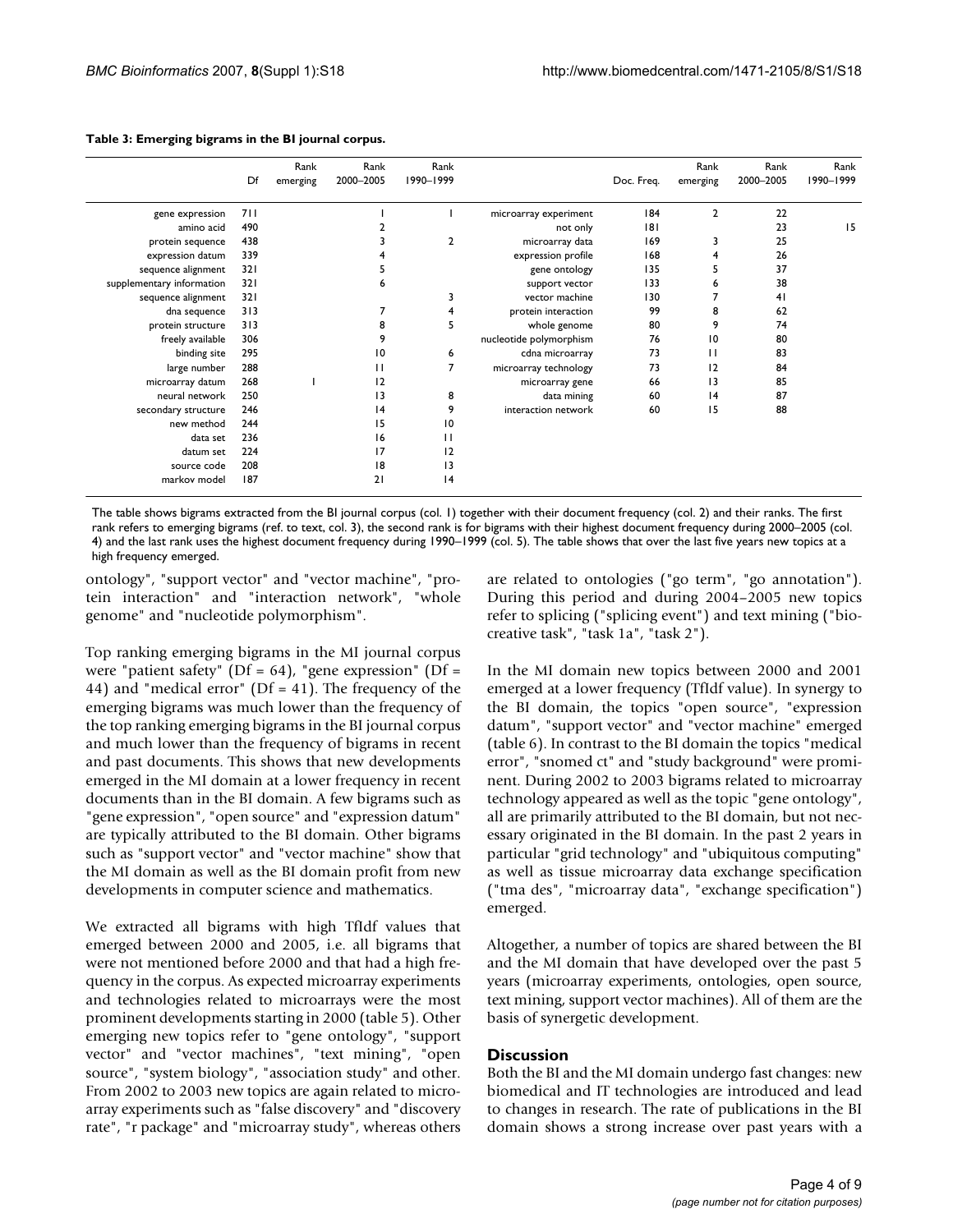|                        |            |           | Top 15 rank     |           |                        |            |           | Top 15 rank |           |
|------------------------|------------|-----------|-----------------|-----------|------------------------|------------|-----------|-------------|-----------|
|                        | Doc. Freq. | emerg-ing | 2000-2005       | 1990-1999 |                        | Doc. Freq. | emerg-ing | 2000-2005   | 1990-1999 |
| information system     | 899        |           |                 |           | patient safety         | 64         |           | 75          |           |
| health care            | 881        |           |                 |           | gene expression        | 44         |           | 87          |           |
| decision support       | 536        |           |                 |           | medical error          | 41         |           | 92          |           |
| medical record         | 445        |           |                 |           | digital assistant      | 35         |           | 94          |           |
| patient record         | 427        |           | 5               | 5         | personal digital       | 35         |           | 95          |           |
| medical informatics    | 397        |           | 6               | 6         | disease management     | 31         | ь         |             |           |
| clinical information   | 330        |           |                 | 7         | open source            | 28         |           |             |           |
| health information     | 294        |           | 8               |           | provider order         | 25         | 8         |             |           |
| patient care           | 285        |           | 9               | 8         | clinical documentation | 23         | 9         |             |           |
| support system         | 284        |           | $\overline{10}$ | 9         | clinical document      | 23         | 10        |             |           |
| electronic medical     | 261        |           | п               |           | support vector         | 23         | П         |             |           |
| information technology | 245        |           | 12              |           | vector machine         | 22         | 12        |             |           |
| clinical practice      | 210        |           | $\overline{13}$ | 10        | expression datum       | 21         | 13        |             |           |
| medical information    | 203        |           | 4               |           | study objective        | 21         | 4         |             |           |
| neural network         | 203        |           |                 | П         | snomed ct              | 20         | 15        | 100         |           |
| knowledge base         | 198        |           | 15              |           |                        |            |           |             |           |
| natural language       | 196        |           |                 | 12        |                        |            |           |             |           |
| clinical datum         | 194        |           |                 | 13        |                        |            |           |             |           |
| hospital information   | 9          |           | 16              | 4         |                        |            |           |             |           |
| electronic patient     | 180        |           |                 | 15        |                        |            |           |             |           |

#### **Table 4: Emerging bigrams in the MI journal corpus.**

The table shows bigrams from the MI journal corpus (ref. to table 1 for details). The table shows that emerging topics played only a minor role in recent documents.

large portion of the research work directly linked to microarray experiments. The importance of microarray experiments for biomedical research is also visible in the MI domain and will become a lot more visible in the MI domain in the future.

In the MI domain, "patient safety" and "medical error" were strong emerging topics reflecting concerns resulting from recent studies that errors in medical treatment could be avoided with better IT support [14]. By nature these topics will not be of any importance to the BI domain.

Synergies between the BI and the MI domain exist for several reasons. First, both domains profit from new biomedical developments such as microarray technology. Second, both domains profit from new developments in computer science and mathematics (e.g. support vector machines). Third, new topics and developments in the BI domain had in the past an influence on the MI domain such as gene ontology and open source development or software. Last both BI and MI profit from ongoing developments that take place at the same time in either domains (e.g. text mining and ontologies) [15].

Gene ontology and microarray experiments became frequent in the BI domain around 2000 whereas the same topics emerged in 2002 in the MI domain. This is a short time period taking into consideration that generating and publishing of research results takes time. We conclude that in principle relevant research results between both domains are exchanged at a fast rate, but they might not be relevant right away. It is an open question whether "association study", "haplotype block" and "system biology" from the list of new bigrams in the BI domain (table 5) will reappear amongst the new bigrams in the MI domain in the near future. On the other side, it is surprising that "grid technology" does not have a high frequency in the BI domain and that "marker gene" does not appear in the list of new bigrams in the MI domain.

Finally it is obvious that not all emerging topics could be identified in our analysis since it relies on the extraction of bigrams. New topics that have not been identified are telemedicine, pharmacogenomics, biochips and lab-on-achip.

#### **Conclusion**

From our analysis of the scientific literature for bioinformatics and medical informatics we find that although both fields have their own specific domains of interest, they share common topics. The analysis of microarray experiments as a shared topic is driven by the new technology changing biological and medical research. Other topics such as text mining and ontology development is co-evolving in both domains and support vector machines have been introduced to both domains at the same time by new developments in computer science and mathematics. These topics form currently the core of synergies between the BI and the MI according to our literature analysis. It could happen that new topics currently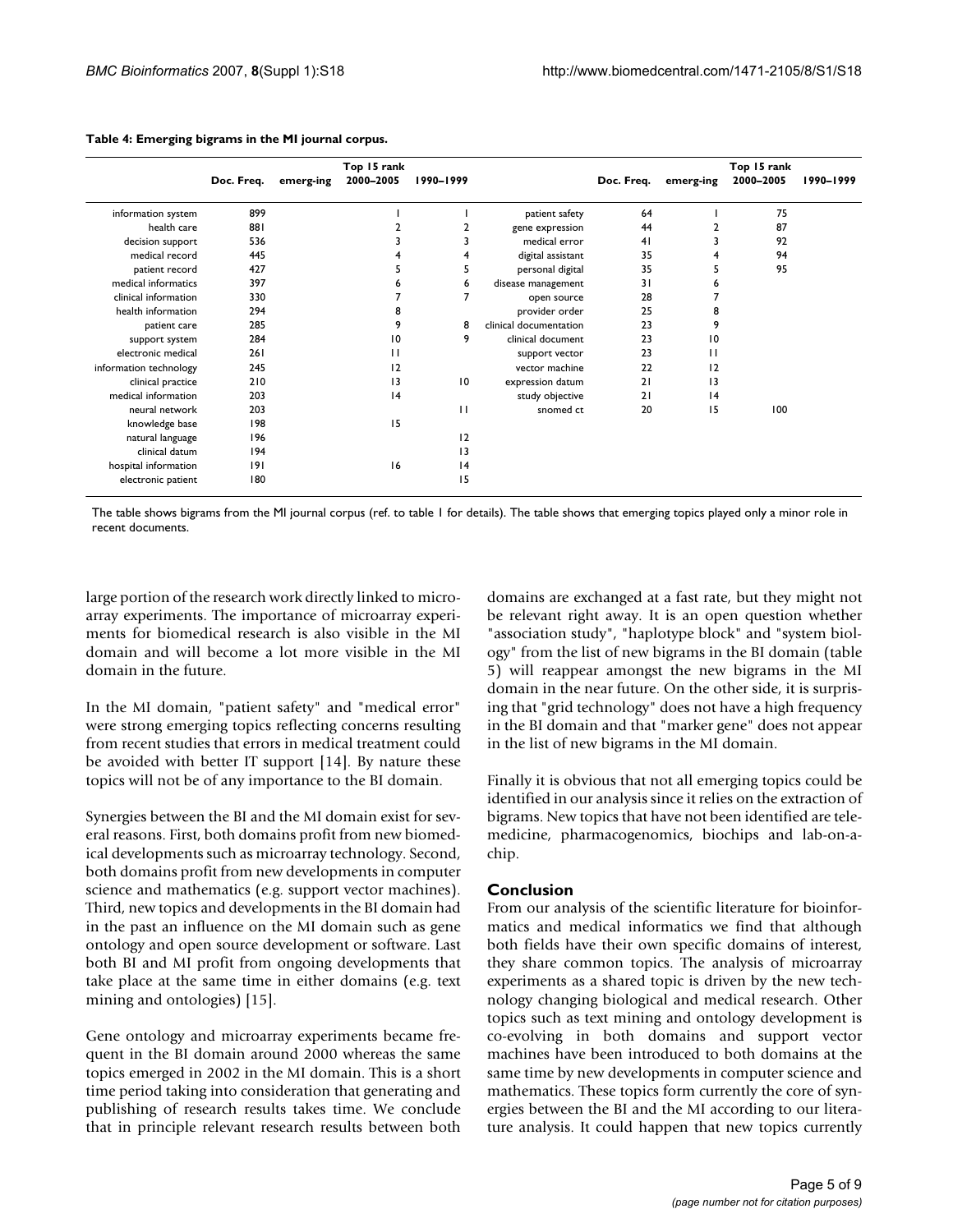

#### **Figure 1**

**Sample figure title**. Distribution of the publications from the BI journal corpus and from the MI journal corpus over time. The number of publications continuously increased BI domain a continuous increase in publications in the used journals took place. In the MI field the number of publications fluctuated over time, which might be the result of conferences that did not take place every year. Relative low publication figures in 2005 are partly due to the fact that not all publications of 2005 have yet been incorporated into the Medline distribution. Nevertheless, the publication number in 2005 in the BI field showed already an increase in published articles, which could be the result of open access publishing.

relevant to the BI domain and related to population genetics and system biology will be more prominent in the near future.

## **Methods**

Four corpora were extracted from EBI's inhouse installation of Medline (Release date 25th November 2005). All documents were published during the period 1990 to 2005. The first and second corpus consist of Medline abstracts belonging to publications in BI journals and MI journals, respectively (called BI journal corpus and MI journal corpus, table 1). The following journals were selected.

1. BI journal corpus: Bioinformatics, Biosystems, BMC Bioinformatics, Brief Bioinform, Comput Methods Programs Biomed, IEEE Trans Inf Technol Biomed, J Bioinform Comput Biol, J Biomed Inform, J Comput Aided Mol Des, J Comput Biol, Pac Symp Biocomput

2. MI journal corpus: AMIA Annu Symp Proc, Artif Intell Med, BMC Med Inform Decis Mak, Int J Med Inform, J Am Med Inform Assoc, Medinfo, Methods Inf Med, Proc AMIA Symp

The other two corpora consisting of Medline abstracts retrieved by keyword queries served as reference sets. The queries have been applied to both the MeSH terms and the content of the Medline abstract. Queries consisted of bioinformatics keywords and of medical informatics keywords, called BI query corpus and MI query corpus, respectively (ref. to additional file 1 for applied query terms).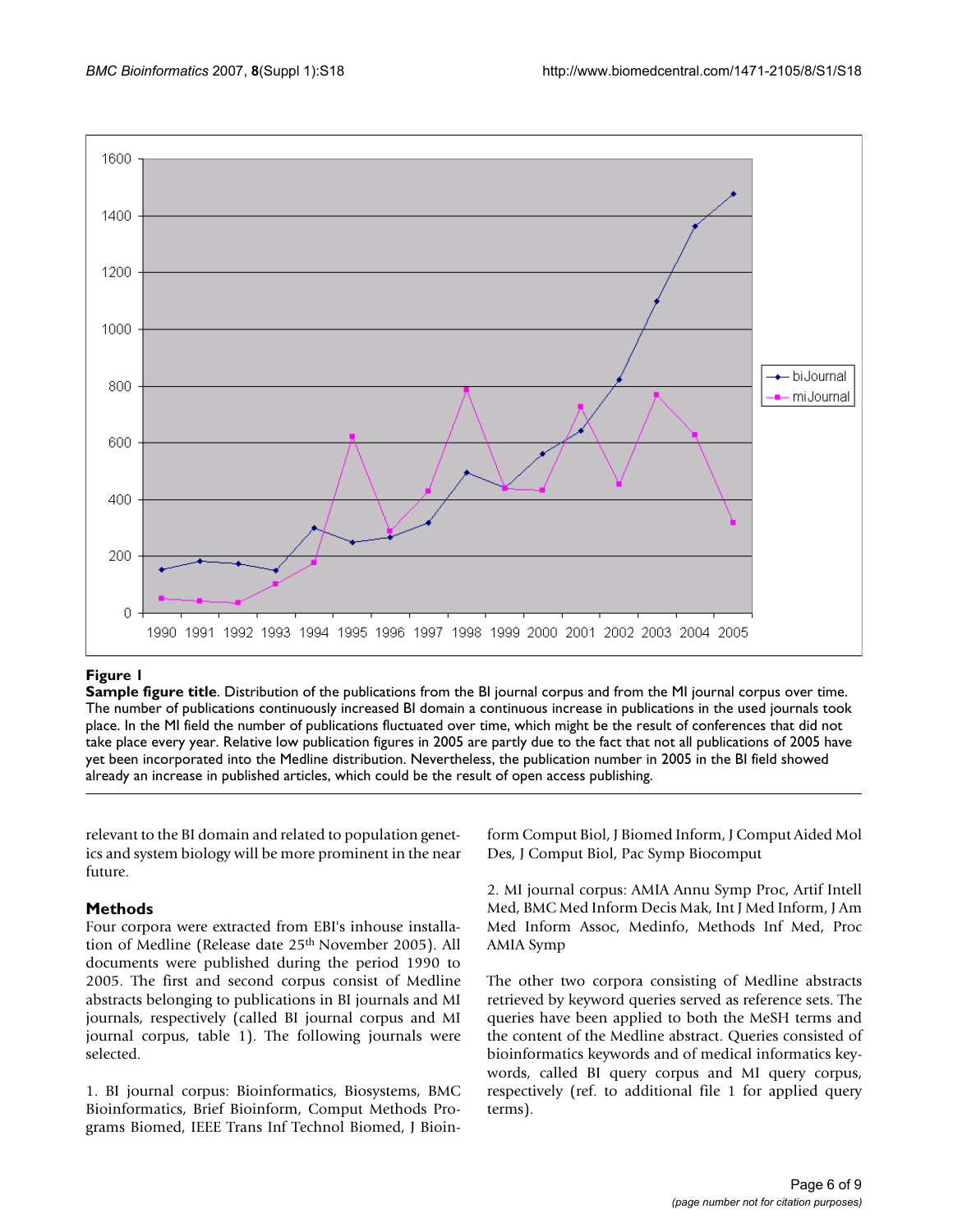| New in 2004-2005     | Df              | New in 2002-2003            | Df | New in 2000-2001              | Df  |
|----------------------|-----------------|-----------------------------|----|-------------------------------|-----|
| protein background   | 16              | false discovery             | 41 | microarray datum              | 268 |
| method conclusion    | 12              | discovery rate              | 40 | microarray<br>experiment      | 183 |
| annotation method    | $\mathbf{H}$    | datum background            | 40 | expression profile            | 168 |
| dataset result       | $\mathbf{H}$    | microarray study            | 36 | microarray data               | 6   |
| array cgh            | 10              | text mining                 | 35 | gene ontology                 | 135 |
| protein localization | 10              | association study           | 28 | support vector                | 133 |
| organism database    | $\overline{10}$ | r package                   | 26 | vector machine                | 130 |
| ontology database    | 10              | normalization method        | 25 | protein interaction           | 99  |
| biocreative task     | 9               | multiple testing            | 23 | nucleotide<br>polymorphism    | 76  |
| entity recognition   | 9               | ontology term               | 22 | cdna microarray               | 73  |
| splicing event       | 8               | go term                     | 21 | microarray<br>technology      | 73  |
| name recognition     | 8               | gene list                   | 20 | microarray gene               | 65  |
| lowess normalization | 8               | human protein               | 20 | differential expression       | 59  |
| anatomy ontology     | 7               | biomedical text             | 9  | open source                   | 54  |
| novo sequencing      | 7               | complex disease             | 9  | biological network            | 50  |
| task 2               | 6               | microarray result           | 18 | microarray analysis           | 48  |
| task la              | 6               | homo sapiens                | 8  | widely used                   | 48  |
| venn diagram         | 4               | named entity                | 17 | gene selection                | 46  |
| database identifier  | 4               | synonymous codon            | 16 | interaction datum             | 37  |
|                      |                 | gene clustering             | 16 | system biology                | 34  |
|                      |                 | mammalian genome            | 16 | interacting protein           | 33  |
|                      |                 | bioinformatics analysis     | 15 | alternative splicing          | 32  |
|                      |                 | haplotype block             | 4  | oligonucleotide<br>microarray | 29  |
|                      |                 | go annotation               | 13 | related gene                  | 27  |
|                      |                 | two dataset                 | 13 | web application               | 27  |
|                      |                 | expression result           | 3  | biological sample             | 26  |
|                      |                 | marker gene                 | 12 | expression value              | 23  |
|                      |                 | dimensionality<br>reduction | 12 | primer design                 | 22  |

#### **Table 5: New bigrams in the BI journal corpus in recent years.**

The table shows bigrams from the BI journal corpus that were new during the period 2004–2005 (col. 1 and 2), the period 2003–2004 (col. 3 and 4) and the period 2000–2001 (col. 5 and 6). All bigrams were selected and ranked according to their document frequency value (ref. to text), which had to be above 3. During the time 2000–2001 a large number of bigrams referring to microarray experiments emerged. "task 1a" and "task 2" are exclusively linked to BioCreAtive. "false discovery" refers to false discovery rate (FDR) in DNA microarray analysis.

All corpora were separated into two sets: the first one covering the years 2000 to 2005 ("recent documents") and the second one covering the years 1990 to 1999 ("past documents"). All corpora were processed in the same way using a modular information extraction infrastructure available from the European Bioinformatics Institute [20]. The compute server was a Linux farm of 220 IBM dual-cpu nodes (1.2–2.8 Ghz, 2 GB RAM).

The noun phrases were selected from the documents, where a noun phrase is represented by the language pattern "Det (Adj|Adv|Noun)+ Noun+". All noun phrases were processed to extract all contained bigrams, which then serve as features of the document representing the content. A bigram is any combination of two consecutive words from the noun phrase. The leading determiner was dropped. Every word of the noun phrase was normalized

to lower case and lemmatized to use the base form only. For example, the noun phrase "the protein secondary structure" was split up into the noun phrases "protein secondary" and "secondary structure". Every Medline abstract was represented by a list of bigrams extracted from the document.

The extraction of bigrams from noun phrases is advantageous in comparison to the use of single terms from noun phrases, since single terms tend to be ambiguous. On the other side, bigrams are less specific than noun phrases, since bigrams are shorter and have less syntactical variability.

For every bigram, the frequency in the document was calculated (term frequency, Tf) as well as the frequency of the bigram in all documents of the corpus (document fre-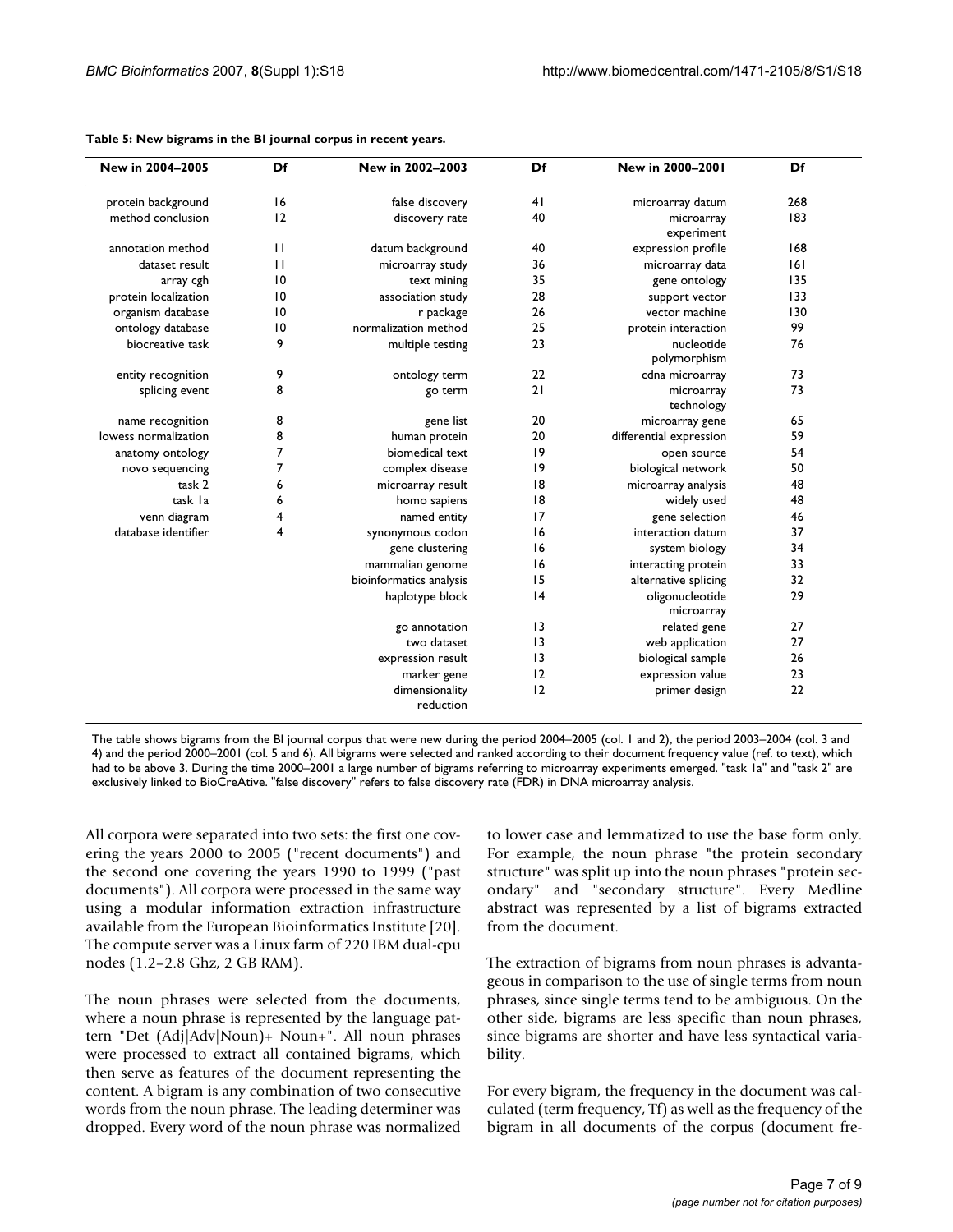| Df              | New in 2000-2001     | Df              | New in 2002-2003          | Df | New in 2004-2005        |
|-----------------|----------------------|-----------------|---------------------------|----|-------------------------|
| 41              | medical error        | 4               | microarray<br>experiment  | 10 | grid technology         |
| 28              | open source          | 4               | microarray datum          | 7  | computation time        |
| 23              | support vector       | 3               | dna microarray            | 6  | grid service            |
| 22              | vector machine       | 12              | Microarray data           | 6  | grid objective          |
| 21              | expression datum     | $\overline{10}$ | computerized<br>provider  | 5  | grid infrastructure     |
| 20              | snomed ct            | $\overline{10}$ | syndromic<br>surveillance | 5  | respiratory syndrome    |
| 9               | system conclusion    | $\overline{10}$ | year 2013                 | 5  | gene selection          |
| 4               | study background     | 10              | Semantic web              | 4  | microarray gene         |
| 12              | patient method       | 10              | setting method            | 4  | secondary structure     |
| 12              | medication order     | 9               | expression level          | 4  | hierarchical clustering |
| $\mathbf{H}$    | cpoe system          | 9               | result conclusion         |    |                         |
| $\mathbf{H}$    | search tool          | 8               | cpoe implementation       |    |                         |
| $\mathbf{H}$    | method conclusion    | 8               | gene ontology             |    |                         |
| $\overline{10}$ | patient empowerment  | 8               | System functionality      |    |                         |
| 10              | search filter        | 7               | mobile phone              |    |                         |
| $\overline{10}$ | partner healthcare   | $\overline{7}$  | exclamation mark          |    |                         |
| $\overline{10}$ | detection system     | 7               | inverted exclamation      |    |                         |
| 10              | intermountain health | 6               | ubiquitous computing      |    |                         |
| 10              | guideline element    | 6               | online evidence           |    |                         |
| 10              | overall goal         | 6               | health literacy           |    |                         |
| 9               | xml schema           | 6               | expression profile        |    |                         |
| 9               | original study       | 6               | Electronic prescribing    |    |                         |
| 9               | snomed clinical      | 5               | wireless handheld         |    |                         |
| 9               | exploratory study    | 5               | pda use                   |    |                         |
| 9               | informatics method   | 5               | digital pen               |    |                         |
| 9               | hl7 rim              | 5               | computational<br>modeling |    |                         |
| 9               | mesh thesaurus       | 5               | collaborative clinical    |    |                         |
| 9               | search method        | 4               | evidence system           |    |                         |
| 8               | online health        |                 |                           |    |                         |
| 8               | Functional magnetic  |                 |                           |    |                         |

#### **Table 6: New bigrams in the MI journal in recent years.**

The table shows bigrams that were extracted from the MI journal corpus. Again all bigrams are mentioned first in the years 2000 to 2005 (ref. to Table 5). New technologies are: grid technology, tissue engineering, clinical bioinformatics, tissue microarray (tma) and TMA data exchange specification (TMA DES by the Association of Pathology Information, PMIDs 15871741 and 16086837), gene ontology and semantic Web. "Year 2013" refers to a set of publications related to the subject "Quo vadis Health care" (PMIDs 1245355{2,4,5,6,7,8,9}, 1245356{1,4,5}).

quency, Df) resulting in the TfIdf value (Tf / Df) for every bigram. Recent and past documents were processed separately. For every document, the bigrams were ranked according to their TfIdf value and the 10 bigrams with the highest TfIdf score were selected for further analysis. Note that some documents do contain bigrams that have only a relatively low TfIdf score in comparison to the whole set of all identified bigrams. Such documents either deal with new developments or with a niche research topic. These bigrams were also included into the analysis, since they represent a document. If bigrams were mentioned in less than 20 documents over the period from 1990 to 2005, then they were excluded from further analysis. All bigrams were again ranked according to their TfIdf value.

We computed 2 bigram lists for each of the 4 corpora: one list contained the bigrams for the recent documents and the other for the past documents. We extracted from the bigram list of the recent documents all the bigrams that were mentioned amongst the bigrams of the past documents at a very low document frequency ( $Df < 4$ ) and which had a high Df score after 1999, which resulted in the list of "emerging bigrams". Any bigram not mentioned before a given time period is called a "new bigram".

## **Authors' contributions**

All authors have worked together on the SYMBIOmatics project and have contributed to the discussion on the synergies between the BI and MI research domains. The liter